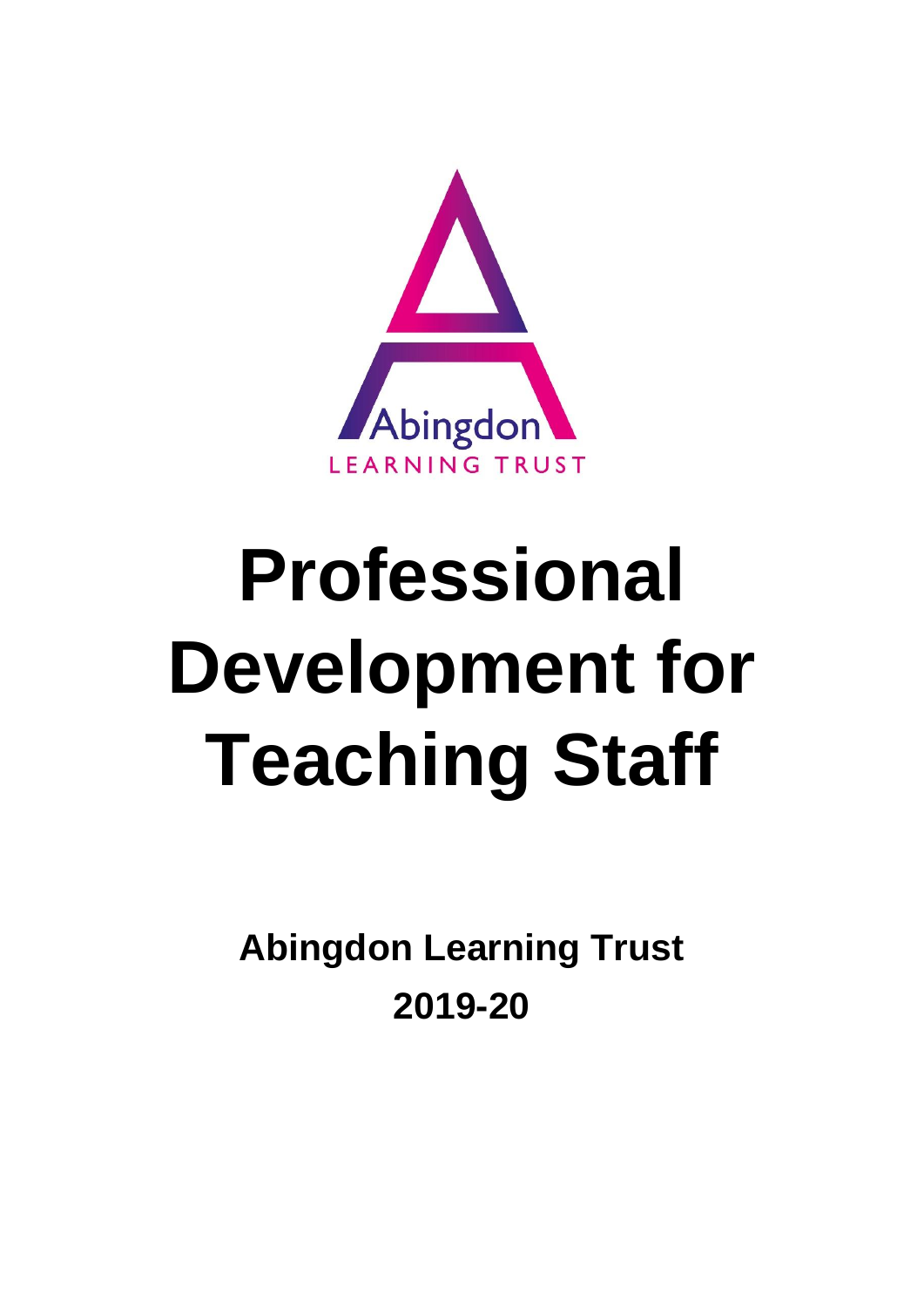## **Ethos**

**"If we are concerned with the learning of students, we should pay greater attention to the professional development of teachers themselves." (Muijs et al, 2014).**

In an extensive review of research conducted in 2014, Muijs et al concluded that there are 6 evidence-supported features of great teaching<sup>1</sup>:

- A deep knowledge of subject content and pedagogy.
- Quality of instruction
- Classroom climate
- Classroom management
- Teachers' beliefs
- Professional behaviours

The report also concluded that judgemental lesson observations and analysis of classroom artefacts (e.g. lesson plans, student work) do not reliably correlate with quality of teaching, and therefore are poor tools from which to build professional development.

Muijs et al supported the findings of Timperley (2008) which highlighted a number of broad principles that sit behind effective professional learning. Strategies that are effective at improving the quality of teaching include the following features:

- Focus on and be measured against student outcomes,
- Encourage 'self-regulation' among teachers who are empowered to act as independent learners
- Multiple opportunities for to learn new information, digest the implications for practice and be adapted to classroom context in a sustainable way
- Collaboration with peers

**.** 

In the Abingdon Learning Trust we understand that good-quality teachers are essential to effective education. We know that good-quality teaching needs work and effort to sustain and develop. We recognise that development only occurs when teachers are given time to understand why and how a particular approach is likely to support their students' learning. We are committed to giving teachers the resources and opportunities to develop as professional in line with these principles.

<sup>&</sup>lt;sup>1</sup> Defined as "that which leads to improved student achievement using outcomes that matter to their future success." (Muijs et al, 2014: 2)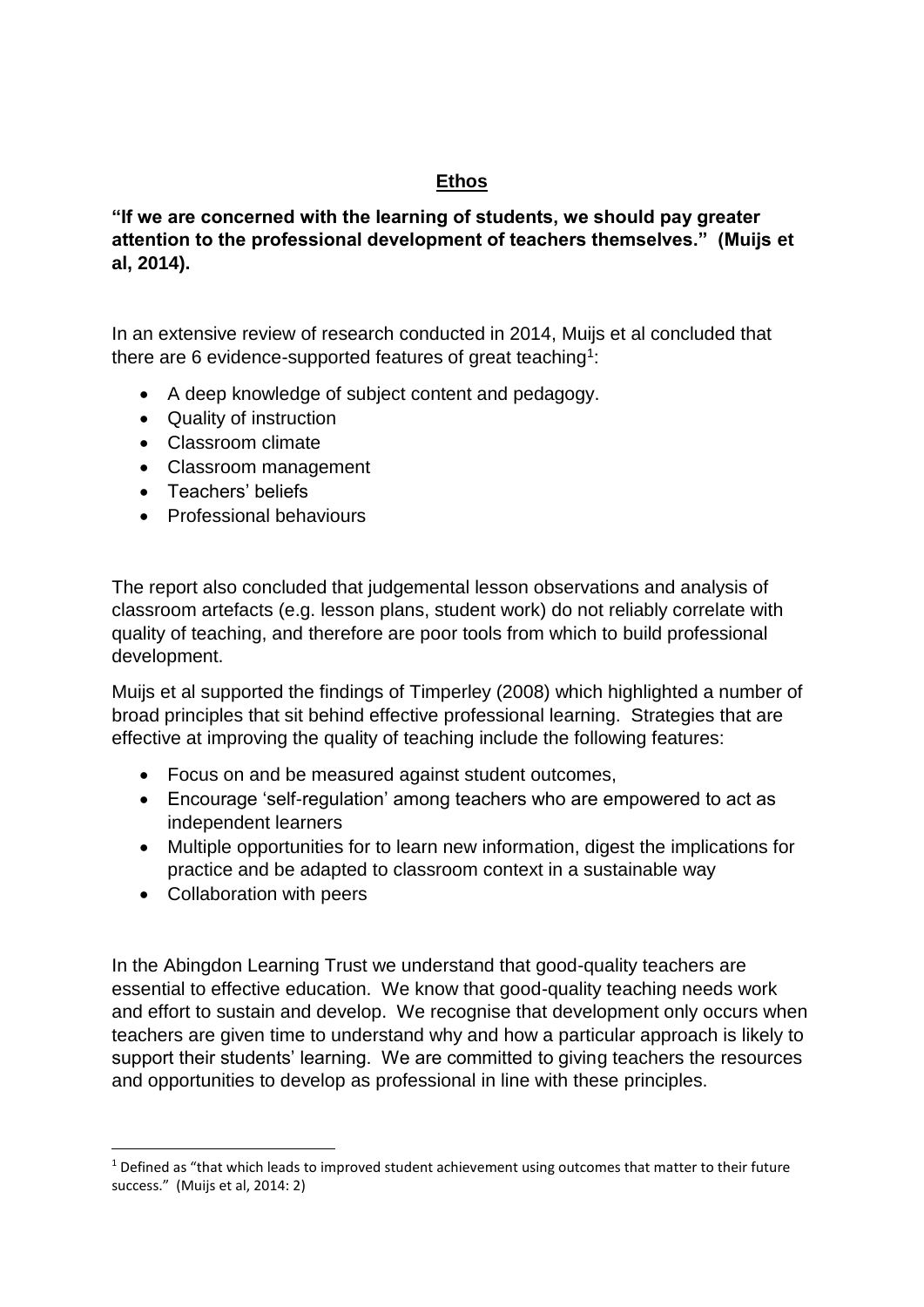# **Classroom Pedagogy and Practice**

Teachers are reflective practitioners who are often the best judges of their own developmental needs. However finding time to reflect and develop can be hard amid the day-to-day demands of teaching. To support your development, in the Abingdon Learning Trust we believe in:

- Allocating time for reflective activities: whether it is reading, writing a reflective log or attending a ResearchEd conference we will help you find time and ensure this is reflected in your directed time hours.
- Keeping meetings and briefings to a minimum to allow maximum time for teacher development.
- Treating teachers as professionals and giving you as much choice over your own development pathways as possible, to ensure that CPD is relevant to your own professional development.

In addition to individual programmes of INSET, staff, faculty and phase meetings and moderation sessions, the following professional learning pathways are available in Abingdon Learning Trust:

#### **Hosted at John Mason School:**

**Determined to be the best that you can be** – An optional course for staff who wish to brush up on pedagogy and best practice. Sessions include: engaging with research, using data, using technology, meeting the needs of all learners, assessment.

**Pedagogical Learning Groups** with the following foci:

- Knowledge versus Performance goals
- Metacognition
- Meeting the Needs of all Learners
- Implementing a Knowledge-Rich Curriculum

Groups meet 6 times a year and focus on applying research to classroom practice. Directed time is given to the completion of reflective journals and for action planning to apply innovations to teaching. Staff can be given cover to facilitate peer observations and support.

Lesson observations are non-judgemental and teachers will choose a developmental focus from their learning group. A joint planning process with the observer helps to empower teaching staff to ensure that lesson observations are a useful developmental tool. Lesson observations are not used for performance management. Read more about our lesson observation philosophy here: [https://jmsreflect.blog/2019/02/24/reflecting-on-lesson-observations-that-are-supportive-and](https://jmsreflect.blog/2019/02/24/reflecting-on-lesson-observations-that-are-supportive-and-helpful/)[helpful/](https://jmsreflect.blog/2019/02/24/reflecting-on-lesson-observations-that-are-supportive-and-helpful/)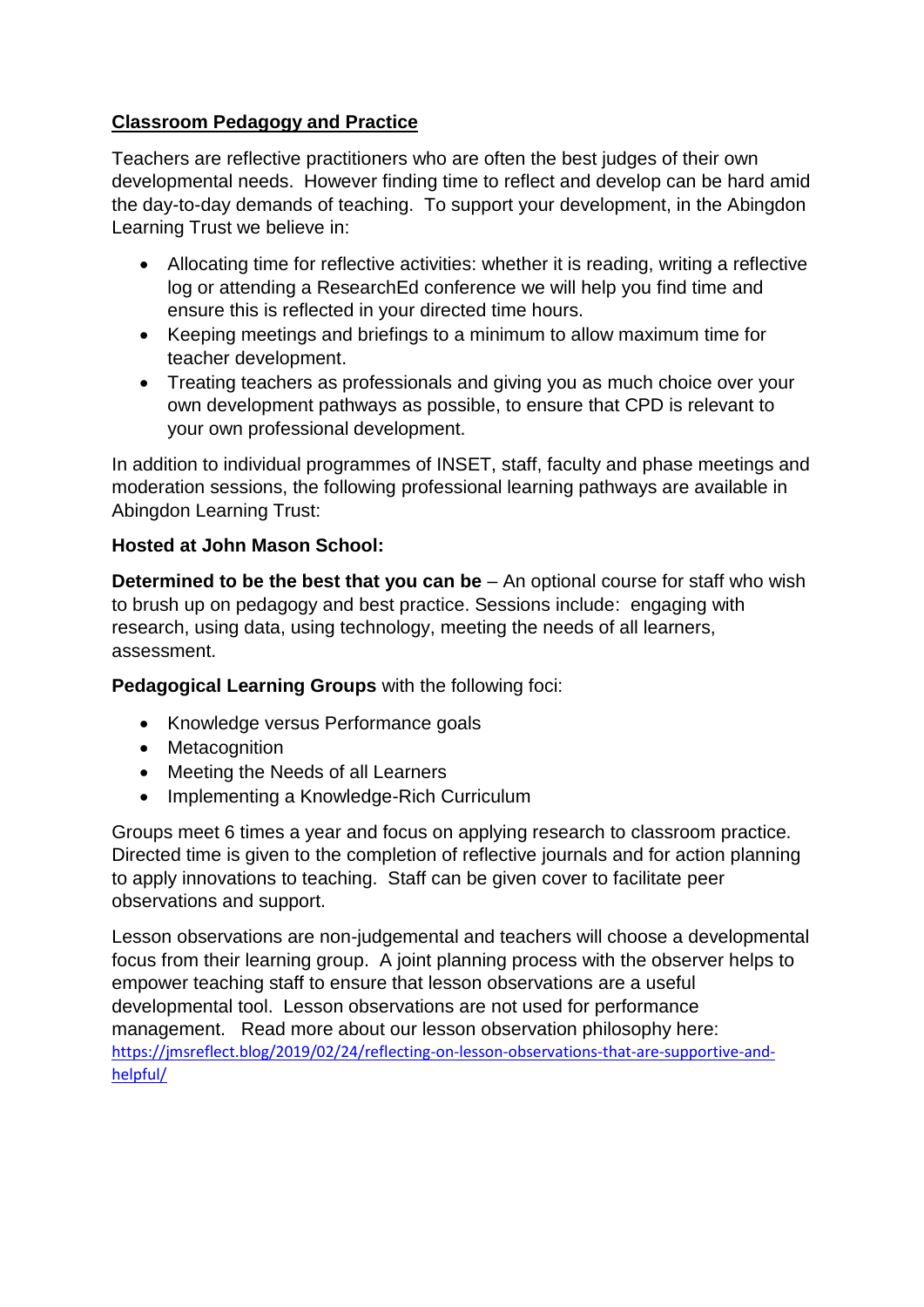## **Hosted at Fitzharrys School:**

**TeachMeets** will be held three times a year with staff from each faculty sharing strategies they have developed to enhance the quality of teaching and learning in their classrooms. The focus of TeachMeets is to reflect on innovations in pedagogy and practice and to share ideas across the learning community.

**Responsive CPD Workshops** a series of skills workshops are planned and delivered during the course of the year, led by teachers with a wide variety of classroom experience. These are planned in response to staff needs and requests. Sessions planned for 2019-20 include differentiation and using data to enhance learning. Further sessions will be planned in consultation with teachers to ensure that the programme is responsive to needs.

## **Hosted at Rush Common:**

Rush Common works closely with the Abingdon Partnership of 27 schools to share and build expertise. Rush Common hosts a number of events during the course of the year including developmental sessions on: , Maths and English specialist teaching, understanding strategies for dyslexia and developing understanding of pupil's mental health.

#### **Other opportunities for pedagogical development in the Abingdon Learning Trust:**

All NQTs are given a free subscription to the Chartered College of Teaching for one year.

If you are interested in pursuing further professional qualifications we are willing to offer time and financial support for those who wish to pursue Master's courses in learning and teaching or leadership. Our partnership with Oxford University's Education Deanery enables access to the Enhanced Master's Course. Not ready for a full Master's? Ask our research leads about Deanery Action Research Fellowships.

The Abingdon Learning Trust is building a growing library of CPD resources for teaching staff. We have an extensive lists of books for loan and allocate funds for the purchase of new resources each year. We are keen to purchase resources requested by staff. We understand how pressured time can be and so are happy to allocate some directed time hours for staff reading and reflection.

The JMSReflect blog can be found at: [https://jmsreflect.blog.](https://jmsreflect.blog/) Short blogs (under 1000 words) are regularly posted on current research and pedagogy with a focus on implications for the classroom and reflection. Recent posts include:

- Reflecting on ... "Boys Will Be Boys": Inadvertantly Reinforcing Gender **Expectation**
- Reflecting on ... how research is helping me to redesign our department's curriculum.
- Reflecting on ... mistakes I've made when trying to support SEND students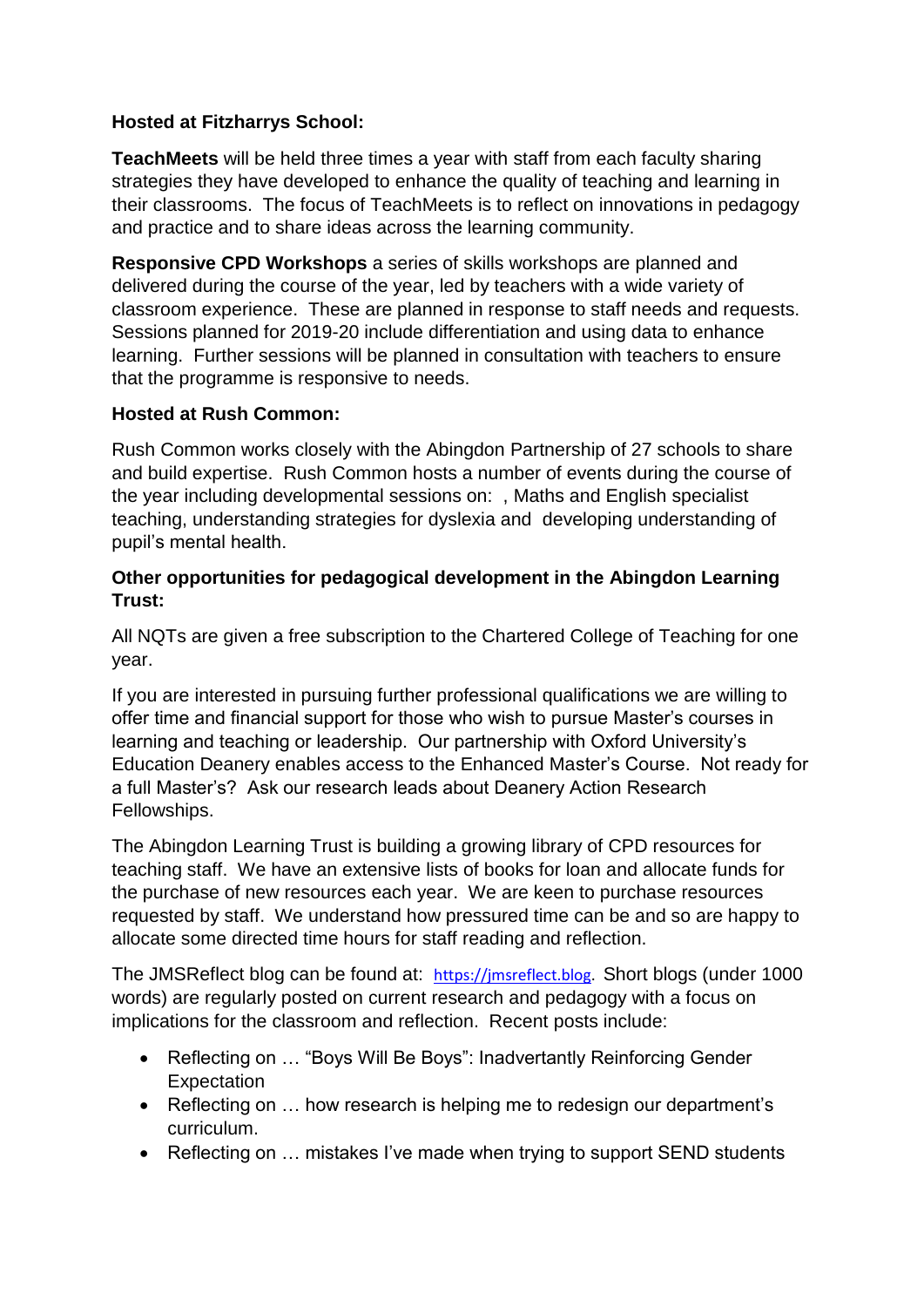Reflections to share? The Blog is a shared space and we welcome contributions from throughout our learning community. If you have an idea for a blog post or would like support turning your idea into writing please speak to Robin Conway, Director of Research and Innovation and John Mason School.

## **Career Development Programmes**

We also understand that teachers wish to develop in their own careers. We know that development opportunities are vital for retaining staff; and for helping them to move on in a positive way when they are ready. We run a series of programmes designed to support career development and recognise this with directed time. We do not believe that developing your career is something that should happen on your own dollar or in your own time – it is something we are happy to support and help with.

## **Career stage: NQT**

Each school runs a support and development programme of NQTs. Speak to your professional tutor for further information. In addition to the core provision for NQTs (reduced timetable, mentoring, CPD programme) we offer access to a range of external session through our partner organisations (Abingdon Partnership, OTSA) and links with the local private schools. NQTs will be given a one-year membership to the Chartered College to help facilitate your professional development.

# **Career Stage: Early Careers Teachers** (1-5 years' teaching experience).

Research shows that some of the most challenging years for teachers can be their second and third years – if they lack the proper support. John Mason School and Fitzharrys both host a support group for early careers teachers with a range of sessions including: classroom practice, adaptive teaching, managing behaviour, how pupils learn, high expectations. We are keen to support early teachers in attending external events and are happy to arrange support with finances or transport to attend: ReseaerchEd conferences, Oxford University Early Career Teachers' Conference and other Teachmeets and events.

# **Career Stage: Rising to Middle Leadership**

John Mason delivers an in-house course designed to support those aspiring to or new to middle leadership. Sessions include: building your vision, leadership or management, working with team members, using data to monitor progress and assessing the impact of your work

Fitzharrys School works in partnership with OTSA to provide a rising middle leaders development course held over 6 twilight sessions.

Rush Common School hosts subject leadership training in which new subject leaders develop their understanding of the role and how to drive improvements in their own school.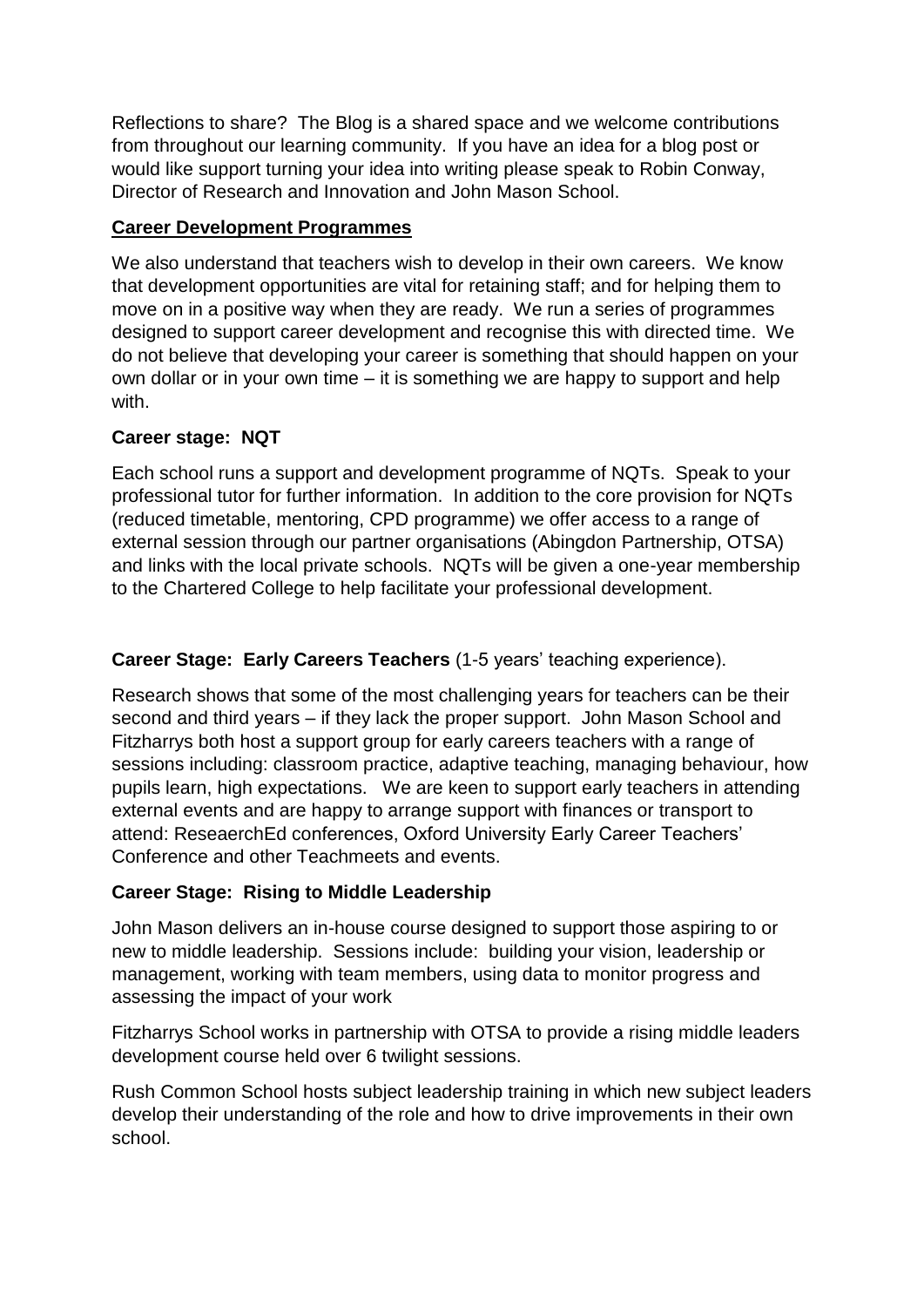## **Career Stage: Aspiring Senior Leaders**

Rush Common School hosts a series of "Day in the Life of" monitoring events. Participate in a one-day focus on individual year groups including observations, book looks and pupil voice for senior leaders to develop their understanding of the primary curriculum.

Fitzharrys School offers rising senior leaders placement opportunities to get a feel for senior leadership and deliver impact across the school or partnership. Participants on this course will be given the opportunity to lead on a whole school project, mentored by a member of the Senior Leadership Team. This year's project foci are: Mental Health and Careers.

## **Further Opportunities:**

Interested in pedagogical research? Speak to research leads in Fitzharrys and John Mason about opportunities to become a Research Leader. Both schools run groups to read and analyse the latest research and offer supported opportunities for team members wishing to conduction action and practitioner research, whether on a small scale in your own classroom, in association with Oxford University as a Deanery Fellow or as part of an external course, such as a Master's.

## **Trust-Wide Opportunities**

As a learning trust we are able to work collaboratively to offer opportunities for our team members beyond individual schools. If there is an opportunity that is not hosted in your school, please discuss with your line manager who can support you in accessing all that we have to offer.

We are also happy to create individualised opportunities and programmes to support your development. Please speak to your teaching and learning lead about any of the following:

- **Secondment to another ALT school**
- **SLT shadowing in another ALT school**
- **Cross-school responsibility posts**

Interested in pursuing an M.Ed in Leadership? We are happy to support you in this ambition financially and with time off. Speak to your teaching and learning lead about the financial and practical support available to you.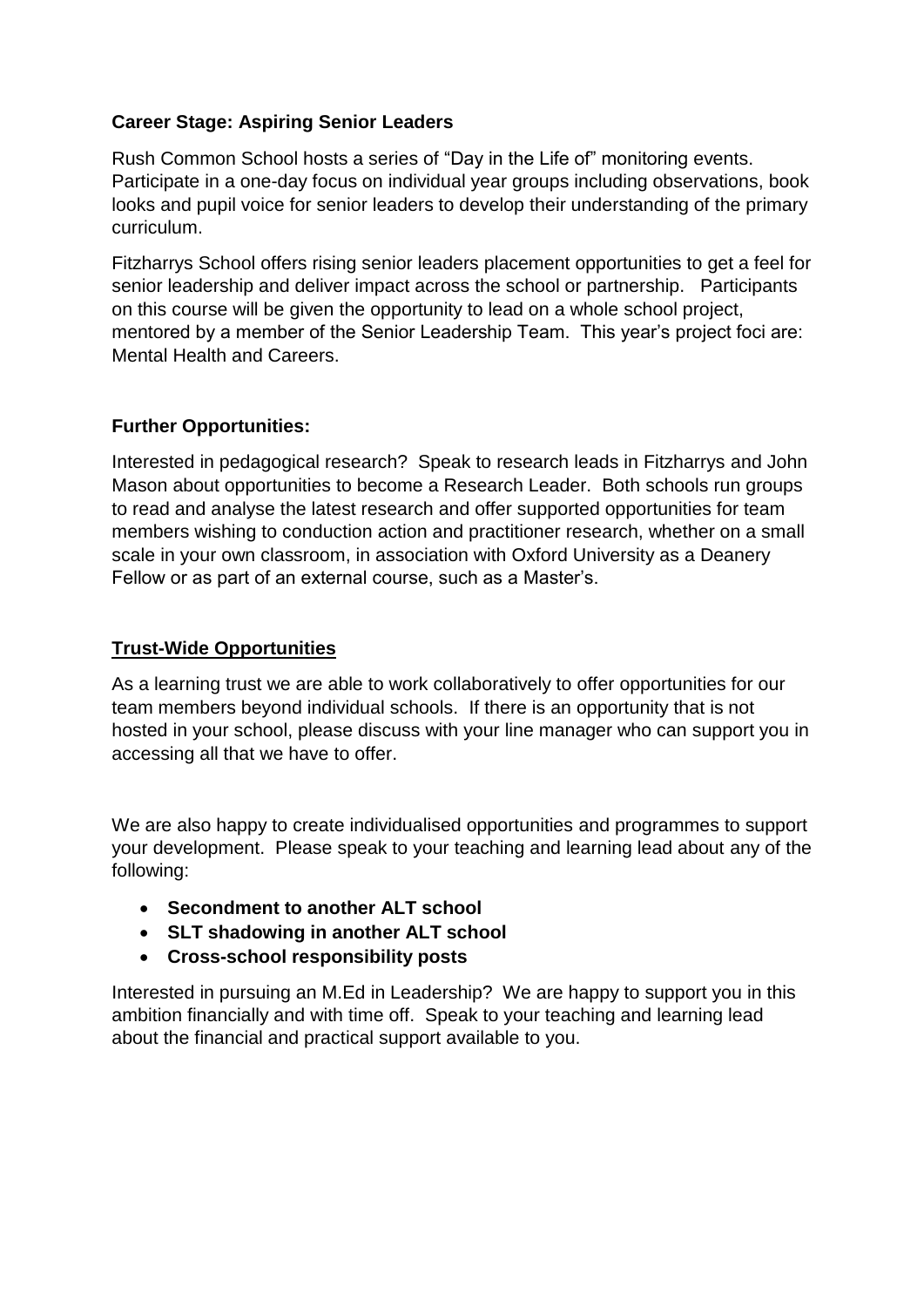#### **External Training and Support**

Of course we cannot do it all ourselves. We recognise the importance and value of high quality external training for teachers' development and are committed to supporting this with funding and time where needed. We currently work in partnership with the following organisations and groups to provide developmental support for teachers:

#### **Networks and Support Groups**

Deputy Heads Network Group (Abingdon Partnership): 20<sup>th</sup> November, 17<sup>th</sup> March, 9<sup>th</sup> June.

English Network Group (Abingdon Partnership): 25<sup>th</sup> September, 12<sup>th</sup> November, 27<sup>th</sup> January, 6<sup>th</sup> March, 13<sup>th</sup> May.

Maths Network Group (Abingdon Partnership): 7<sup>th</sup> October, 19<sup>th</sup> November, 22<sup>nd</sup> January, 5<sup>th</sup> March, 18<sup>th</sup> May, 25<sup>th</sup> June.

Science Network Group (Abingdon Partnership): 14<sup>th</sup> November, 13<sup>th</sup> February, 14<sup>th</sup> May.

EYFS Network Group (Abingdon Partnership): 17<sup>th</sup> October, 26<sup>th</sup> November, 23<sup>rd</sup> January, 10<sup>th</sup> March, 14<sup>th</sup> May, 16<sup>th</sup> June

PE Network Group (Abingdon Partnership): 9<sup>th</sup> September, 14<sup>th</sup> January, 27<sup>th</sup> April.

SEND Network Group (Abingdon Partnership): 26<sup>th</sup> September, 28<sup>th</sup> November, 16<sup>th</sup> January, 19<sup>th</sup> March, 11<sup>th</sup> June, 2<sup>nd</sup> July

Pupil Premium Network Group: 14<sup>th</sup> October, 20<sup>th</sup> January, 8<sup>th</sup> June.

Research Champions (Oxford Deanery): 4 meetings and 2 ResearchMeets over the course of the year, dates tbc.

## **Membership and Partner Organisations**

Trust schools have membership of/affiliation with the following external organisations that support professional development. Please speak to your teaching and learning or research lead for more information on how to access resources or training from these organisations: